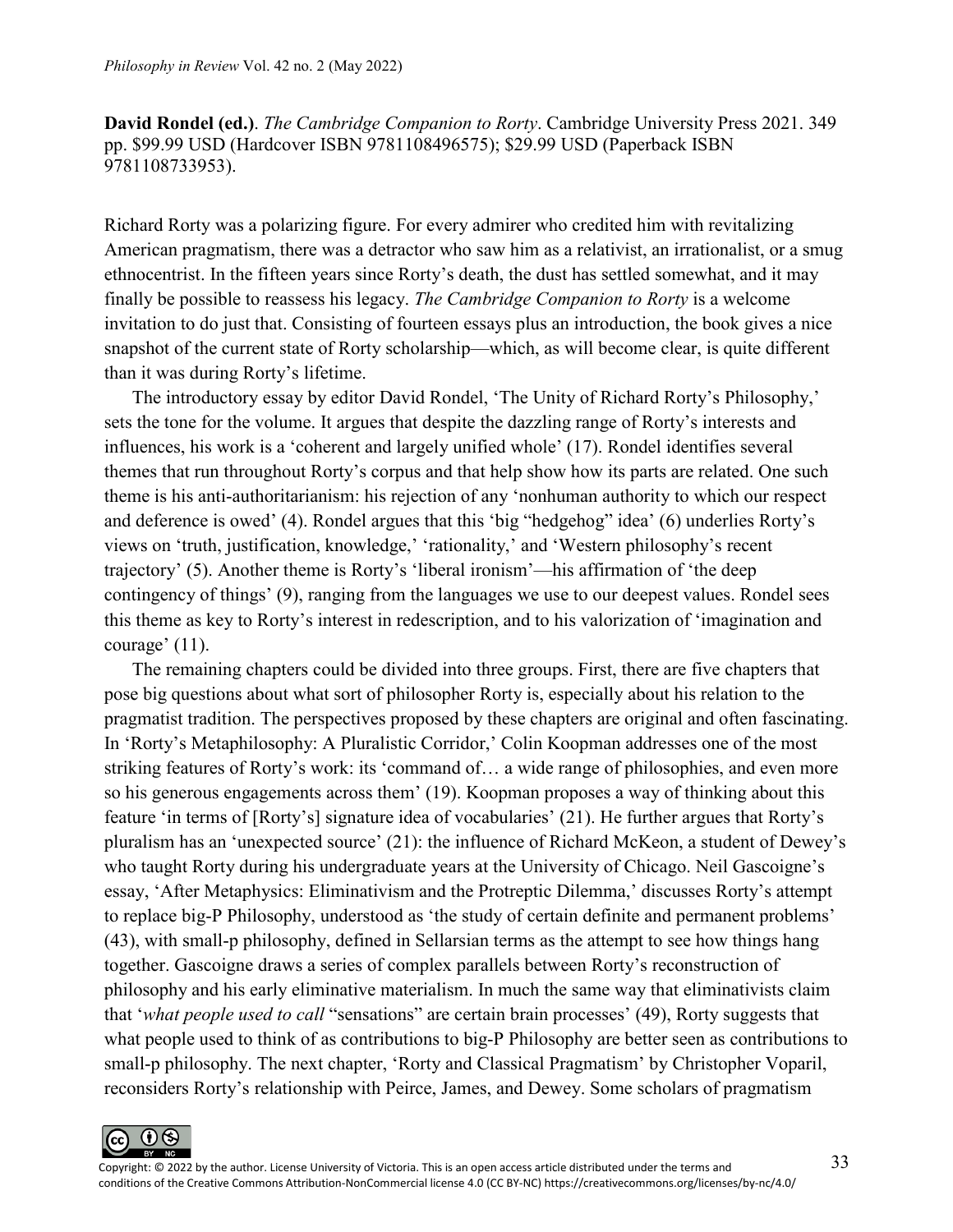accuse Rorty of misunderstanding or willfully distorting these figures. Voparil defends him from this charge, arguing that Rorty 'reveals limitations of the often static received images of Peirce, James, and Dewey' (68). Voparil adds that Rorty's thought owes more to the classical pragmatists than is usually recognized—even to Peirce, whom Rorty famously denigrated. Barry Allen's chapter, 'A Pragmatism More Ironic Than Pragmatic,' makes the intriguing suggestion that what distinguishes Rorty from the classical pragmatists is his commitment to nominalism. For Rorty, as for Ockham, 'nature is an order of absolute individuals' (89). Everything else is 'redescription, and it is all in the mind, in the language' (89). According to Allen, Rorty's nominalism leads to 'a vast linguistic reduction' in which 'everything about anything is just something about language' (100). From there it is a short leap to Rorty's emphasis on redescription and contingency, and to his downplaying of experience. The last essay in this group is Simon Blackburn's 'Rorty's Semantic Minimalism,' which takes up some of Rorty's well-known worries about truth, representation, and reference. Blackburn argues that, contra Rorty, there is a 'perfectly everyday sense' (112) in which we can observe the external world to discover how things really are. Blackburn also suggests that Rorty's worries about representation stem in part from a misreading of Dewey, and he sketches an alternative that he sees as 'pragmatist in spirit' (127).

The next four chapters deal with Rorty's significance for ethics and politics. This topic has been a point of emphasis for recent Rorty scholarship, and these essays make innovative suggestions about Rorty's approach to matters of value. Alan Malachowski's essay, 'Returning to the Particular: Morality and the Self After Rorty,' asks why Rorty's contributions to ethics have been underappreciated. It attributes this neglect to an overemphasis on Rorty's doubts about 'principles and rationality' (129)—especially when these are understood in Kantian terms. According to Malachowski, this reading misses what is most interesting about Rorty's approach: that it 'caters for morality at ground level' (131), calling for 'less involvement in the competitive arena of high-level moral theorizing and more attention to the particularities of morality in its own right, as it is forged and lived' (152). In 'Rorty's Political Philosophy,' Michael Bacon and Alexis Dianda seek to 'clarify the particulars of Rorty's liberalism' (155). They argue that Rorty rejects liberalism as a philosophical project while embracing it as a political one. He does not try to ground liberal values in an account of human nature or natural rights, but he still stresses 'the desirability of liberal institutions and their advantages when compared to alternatives' (156). Bacon and Dianda trace the interplay of these themes over the course of Rorty's career, from his flirtation with the label 'postmodernist bourgeois liberalism,' through his discussion of the 'ideally liberal society' in *Contingency, Irony, and Solidarity*, to his turn to issues of economic and social justice in *Achieving Our Country*. The distinction between philosophical and political liberalism also runs through Susan Dieleman's 'Tinkering with Truth, Tinkering with Difference: Rorty and (Liberal) Feminism.' Dieleman argues that on Rorty's view, feminist philosophers 'cannot radically undermine liberalism' but can only 'work to gradually reform it' (182). Finally, in 'Rorty's Insouciant Social Thought,' historian James Kloppenberg draws on his own interactions with Rorty to explain why he find's Rorty's treatment of social matters 'unsatisfying' (205). He is especially critical of Rorty's 'dismissive treatment of religion' (209), particularly what he sees as Rorty's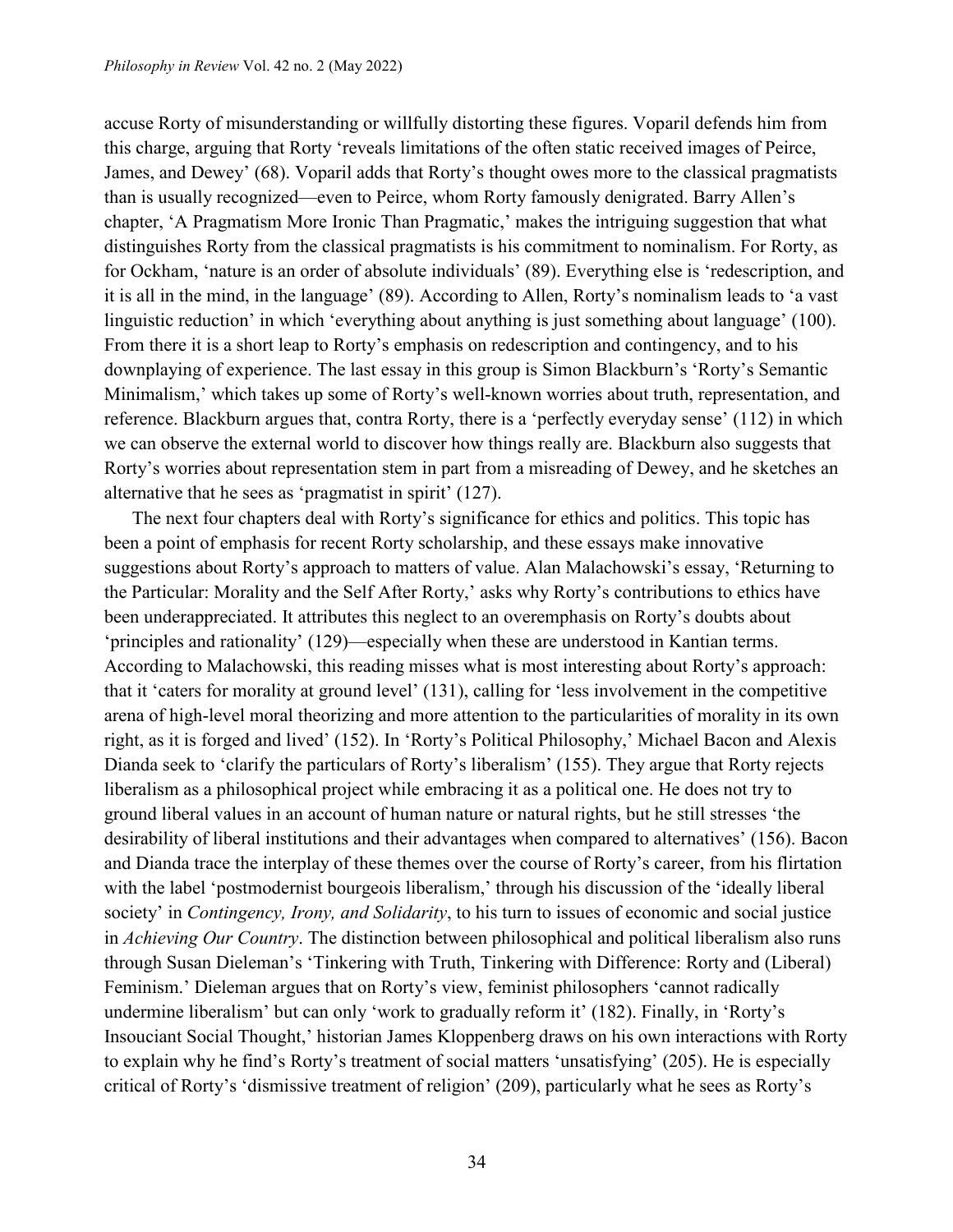failure to appreciate religion's potential to drive social change.

The last five chapters are something of a grab bag, dealing with the significance of Rorty's thought for a variety of other topics. Georgia Warnke's 'Rorty and National Pride' discusses Rorty's critique of the 'cultural left'—those 'academic leftists' (223) who focus on identity issues at the expense of social and economic justice. Rorty thinks the cultural left lacks the national pride required for genuine reform, since it accuses America of 'atrocities for which no future acts can atone' (222). Warnke finds this framing unhelpful, and proposes that we 'replace both pride and condemnation with a willingness to endure the cognitive dissonance that results from accepting aspects of our history we would rather forget while not forgetting aspects we can still respect' (241). Next, Stephen Bush's 'Rorty on Religion' suggests that Rorty's view of religion is subtler than it first appears. Rorty is known for calling religion a 'conversation stopper'—a way of appealing to 'a final, absolute court in order to settle a debate definitively' (243). This makes it sound as though Rorty sees religion as inherently irrational. In fact, Bush claims, Rorty has a keen appreciation of religion's significance: though his official view is that religion is a private rather than a public matter, Rorty recognizes that the two 'do not remain neatly compartmentalized' (258). Bush even suggests that Rorty's political views are driven by a 'private sense of the holy' (259) that shares a good deal with certain forms of organized religion.

In the following chapter, 'Rorty: Reading Continental Philosophy,' Paul Patton explores Rorty's engagements with Heidegger, Derrida, and Foucault. He argues that while Rorty 'clearly enjoyed reading' these continental thinkers, 'they did not add much to his pragmatic philosophy' (261). Patton also argues that Rorty's readings of these figures are rife with misinterpretation. He saw Derrida as a playful 'literary figure engaged in essentially private pursuits' (276), largely overlooking the more constructive side of Derrida's work; and he saw Foucault as an anarchist imagining a society 'free of its historical past,' a view Patton finds highly implausible (280). In 'Rorty's Literary Culture: Reading, Redemption, and *The Heart's Invisible Furies*,' Áine Mahon and Elizabeth O'Brien try to clarify Rorty's 'turn to literature,' especially his belief in 'the redemptive power of the novel' (286). Rorty expressed the hope that a philosophical culture might be supplanted by a literary one, the ideal of salvation through true beliefs replaced by that of salvation through imaginative encounters with otherness. Mahon and O'Brien flesh out Rorty's proposal alongside John Boyne's 2017 novel *The Heart's Invisible Furies*, arguing that both authors criticize 'standard religious practice' in the name of an 'affirmation of the human as its own source of salvation' (300). The book concludes with Robert Westbrook's essay 'Wild Orchids,' which views Rorty's corpus through the lens of his autobiographical essay 'Trotsky and the Wild Orchids.' Westbrook wonders why the 'Wordsworthian moments' (303) Rorty found in his love of orchids—joyful 'encounters with the nonhuman world' (320)—did not play a larger role in his work. He links this neglect to the longstanding debate over whether Rorty nudges pragmatism toward a 'linguistic idealism' (304) that ignores the importance of experience. Westbrook notes that while 'Rorty's rejection of "experience" was critical to his radical, antiauthoritarian project' (313), Rorty the person never abandoned his love of nature and his attachment to Wordsworthian moments. He suggests that Rorty's work might have been richer if it